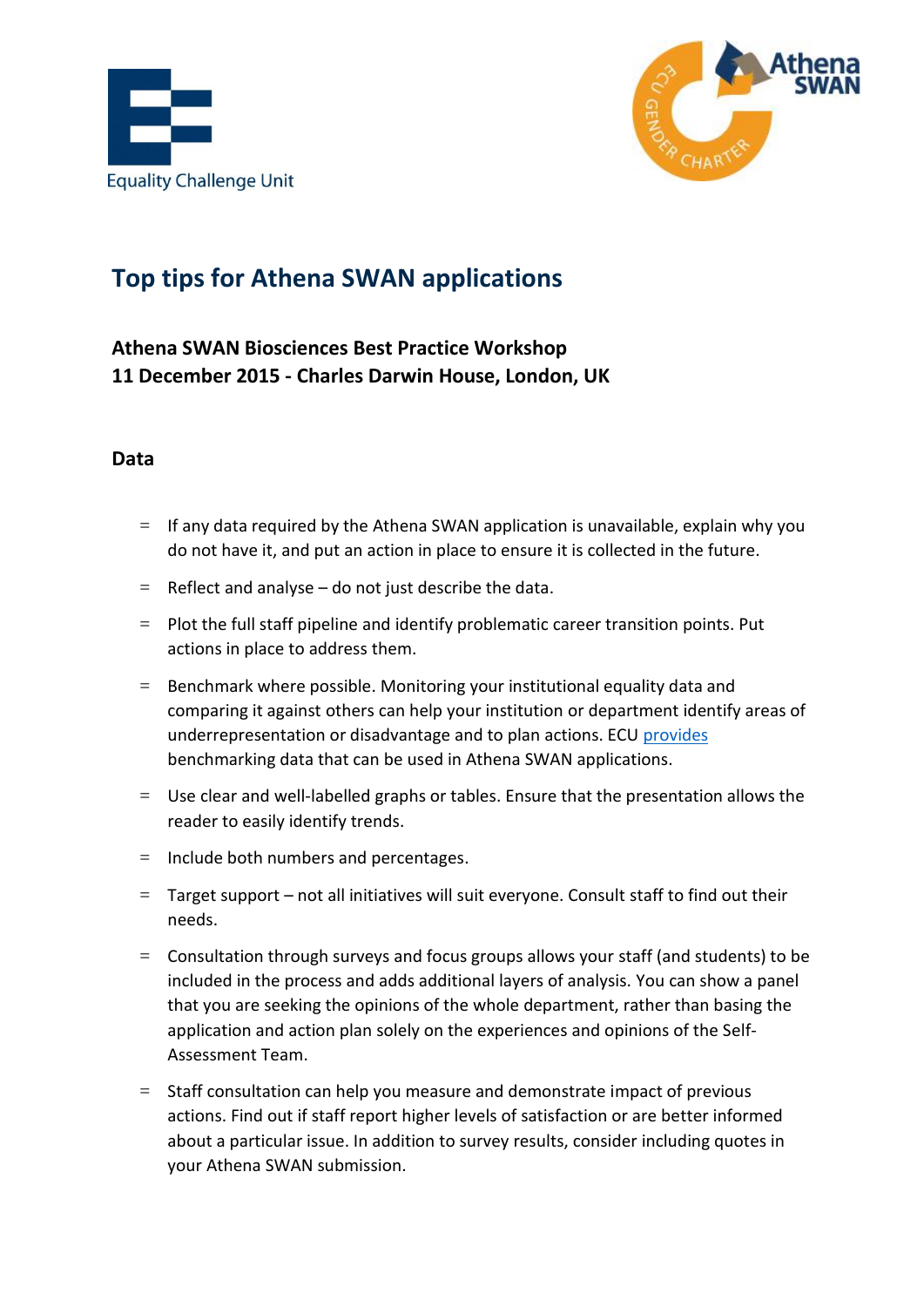- $=$  If you can, use external researchers for focus groups (e.g. through the consultancy day or other services offered to members of ECU). This way participation is confidential and create a space where people are able to speak freely.
- $=$  Think creatively if a focus group is not an option. You can use different ways of capturing feedback. You can ask for suggestions for improving an area of policy of practice at a staff meeting, ask everyone to jot something down on a piece of paper, and then collect these at the end of the meeting. Or hold an informal lunch for a specific group, and a member of the SAT could attend and ask people about their experiences. You could email all staff recruited in the past year and ask 3 questions about their experience of the recruitment process. If numbers are very small, it might be that one-to-one interviews are most appropriate.
- $=$  Always include details on response rates and the gender breakdown of staff consultation in your application.

### **Action Plans**

- = Action plans should always be SMART (Specific, Measurable, Achievable, Relevant, Time-bound).
- = Refer to actions throughout application. When an issue has been identified by your data and analysis, put an action in place to address it. Cross-reference these action points to the action plan. Putting an action point (in a box, clearly highlighted) within the narrative of the application doesn't count towards word count, and it is helpful for panellists reading your application.
- $=$  Ensure there are clearly defined responsibilities. Consider including a person/role responsible for taking the action forward, as well as someone from the Self-Assessment Team who can "check in" and ensure milestones are met. Actions should not fall heavily on one person or role, but be spread across your department and institution.
- $=$  Actions should not be front-loaded, but spread out over the three years. Include milestones and start and end dates.
- = Actions should be specific to issues faced by the department. Always consider your own context.
- $=$  Aim to move beyond monitoring (which remains important). Consider what you will learn from and implement in response to the data you will monitor and collect.
- $=$  Targets should be set for significant improvement but remain realistic.
- = Outcomes and successes should be quantifiable and numerical so that you can measure progress and impact.